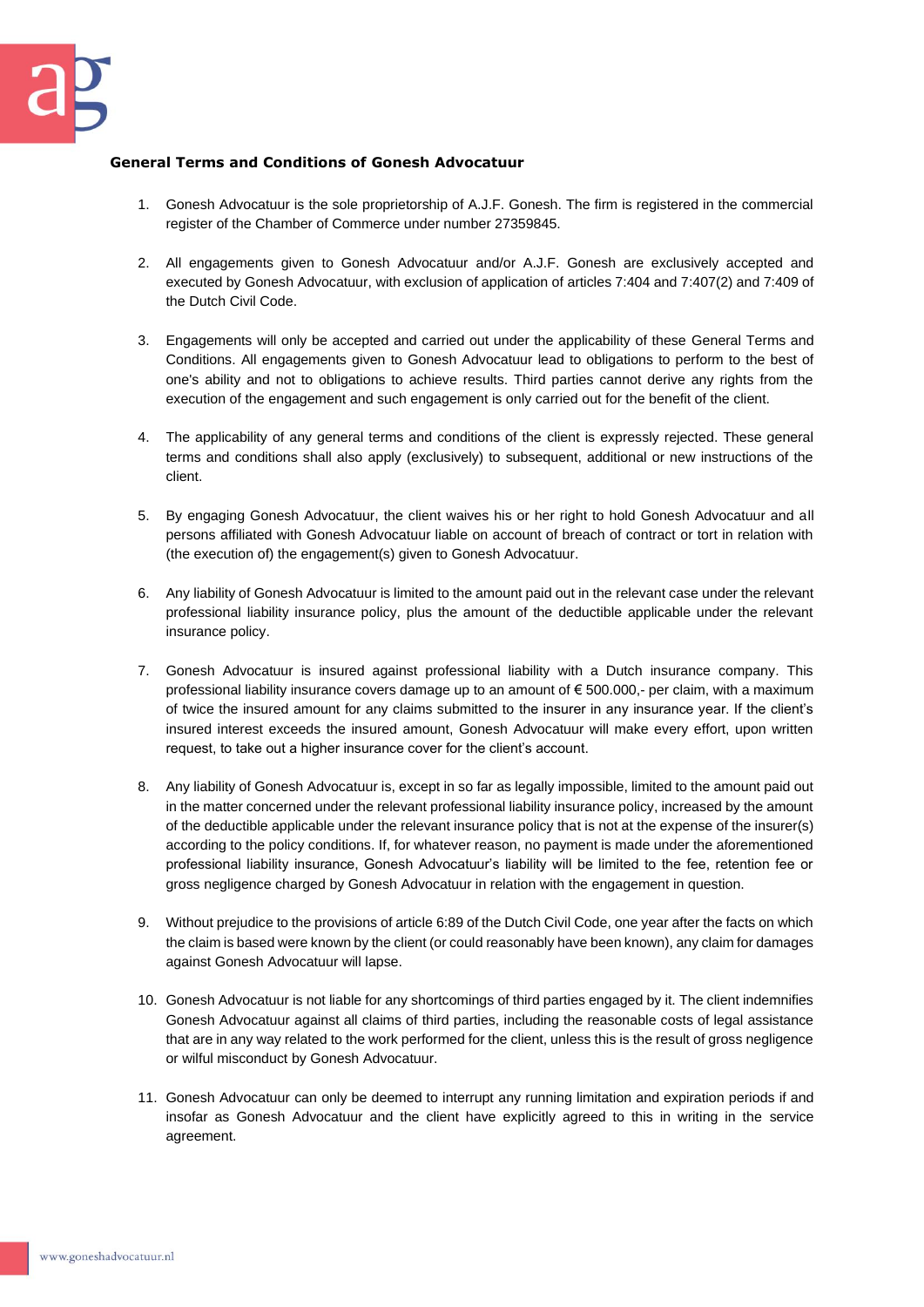

- 12. The hourly rates used by Gonesh Advocatuur are established annually. Unless agreed otherwise in writing, the fee is calculated on the basis of the number of hours worked multiplied by the hourly rates to be determined by Gonesh Advocatuur. Gonesh Advocatuur is entitled to require a payment in advance as well as during the work to be carried out. Advances paid will be deducted from the final invoice. Expenses paid by Gonesh Advocatuur on behalf of the client will be charged separately. To cover general office costs (such as postage, telephone, fax and photocopying costs, etc.), a percentage of the fee may also be charged.
- 13. In principle, Gonesh Advocatuur will charge the client for the costs incurred on a monthly basis. Gonesh Advocatuur applies a payment term of 8 days, calculated from the date of the invoice. The client cannot derive any rights from this principle. Gonesh Advocatuur is entitled, after expiry of the payment term, to claim compensation of the statutory interest, as well as the extrajudicial collection costs (which can be estimated at 15 % of the principal amount, or at such lower percentage as may be prescribed under mandatory law).
- 14. Generally, Gonesh Advocatuur (in principle) only sends its invoices digitally. The client is deemed to have accepted the digital receipt of invoices. The data from the digitized accounting and invoicing system of Gonesh Advocatuur between the parties constitute conclusive evidence that the relevant invoice has been sent.
- 15. In the absence of written notification of objections to an invoice within 30 days of receipt thereof, the client will be deemed to have accepted the invoice, as well as the underlying activities and records.
- 16. In the event of late, not timely or incomplete payment of the invoices, the client will be in default and Gonesh Advocatuur will be entitled to suspend its work and to keep it suspended until further payment has been made without further notice of default. Gonesh Advocatuur is not liable for damage that arises as a result of this suspension of work.
- 17. Gonesh Advocatuur has the authority to terminate the assignment at any time by a giving written notice of termination. Gonesh Advocatuur has the authority to cancel the assignment in writing with due observance of such a period and in such a way that the interests of the client remain as much as possible guaranteed.
- 18. When entering into the first agreement and based on the financial data provided by the client, Gonesh Advocatuur examines whether he / she is eligible for assignment of counsel. The client is responsible for the accuracy of the information provided. To assess whether or not the client is eligible for assignment of counsel, reference is made to the website of the Raad voor Rechtsbijstand (www.rvr.org). Gonesh Advocatuur is not obliged to perform work on the basis of assignment of counsel, and the same is not obligated by the client to have the work performed by Gonesh Advocatuur on the basis of assignment of counsel.
- 19. If assignment of counsel subsidized basis is abandoned, this agreement between the parties will be recorded in writing. If Gonesh Advocatuur decides to assist the client on this basis, Gonesh Advocatuur is authorized to demand an advance on the expected personal contribution and the expected court fee, before the agreed work is commenced / performed.
- 20. If, as a result of an application, the client is not granted subsidized legal assistance (assignment of counsel) or the assignment of counsel is withdrawn at any time, the work will (still) be charged at the hourly rates applicable at that time.
- 21. Gonesh Advocatuur may retain funds from the client or from a third party in the context of an engagement. Gonesh Advocatuur excludes any liability resulting from non-compliance with obligations of the bank that is charged with retaining those funds, as well as any liability for damage suffered by the client or third parties as a result of incorrect payment instructions from the client.